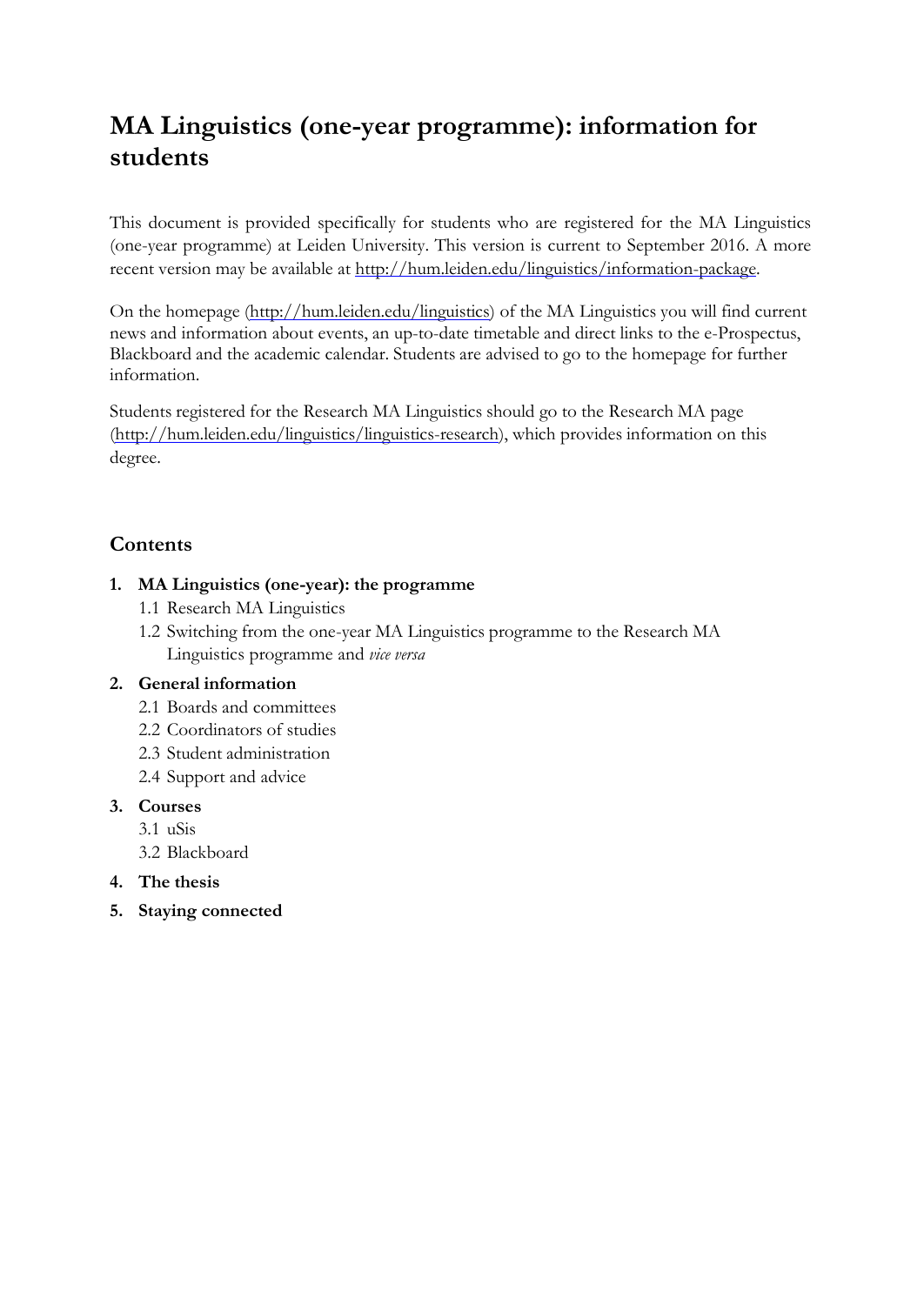# **1. MA Linguistics (one-year): the programme**

The MA Linguistics is a one-year (60 ECTS) programme, in which students take four 10 ECTS courses (or equivalent) and write a thesis (20 ECTS). Three of the courses are taken in the first semester of the degree, while the remaining course and the thesis in the second semester.

Students can start the degree either on September 1st or on February 1st. Students starting on September 1st and completing their courses and thesis by the beginning of June can graduate at the end of June; those starting on February 1st and completing their courses and thesis by the beginning of January can graduate at the end of January.

Ten specialisations are offered within the MA:

- Chinese Linguistics
- Comparative Indo-European Linguistics
- English Language and Linguistics
- French Language and Linguistics
- German Language and Linguistics
- Italian Language and Linguistics
- Language and Communication
- Language Diversity of Africa, Asia and Native America
- Theoretical and Experimental Linguistics (formerly Theoretical Linguistics and Cognition)
- Translation in Theory and Practice (Dutch/English)

The requirements for each specialisation, and details of its structure and the courses offered, can be found on the appropriate page in the E-prospectus [\(studiegids.leidenuniv.nl\).](https://studiegids.leidenuniv.nl/studies/show/2497/linguistics)

Most of the courses in the MA Linguistics are taught by staff members affiliated with the Leiden University Centre for Linguistics (LUCL), which is part of the Faculty of Humanities. For further information, see the [LUCL](http://hum.leiden.edu/lucl/) site at http://hum.leiden.edu/lucl.

## **1.1 Research MA Linguistics**

In addition to the one-year MA Linguistics, Leiden University offers a Research MA Linguistics programme, which provides intensive and comprehensive training covering the entire range of present-day linguistic research. This is a two-year programme (120 ECTS), in which students write a 30 ECTS thesis. Further information on the Research MA Linguistics can be found on their homepage (see above) and on the appropriate page in the [e-Prospectus.](https://studiegids.leidenuniv.nl/studies/show/2378/linguistics-research)

## **1.2 Switching from the one-year MA Linguistics programme to the Research MA Linguistics programme and vice versa**

Under certain circumstances, it is possible to switch from the one-year MA Linguistics programme to the Research MA Linguistics programme and *vice versa*. In either case, you will have to submit a formal application for admission to the programme to which you want to switch. If you are considering switching to the Research MA, you should first contact the coordinator of studies of the Research MA Linguistics, Else van Dijk MSc. If you wish to switch from the Research MA Linguistics to one of the specialisations of the one-year MA Linguistics, please contact the [coordinator of studies, Patsy Casse](http://hum.leiden.edu/linguistics/advice-linguistics/study-advice.html) .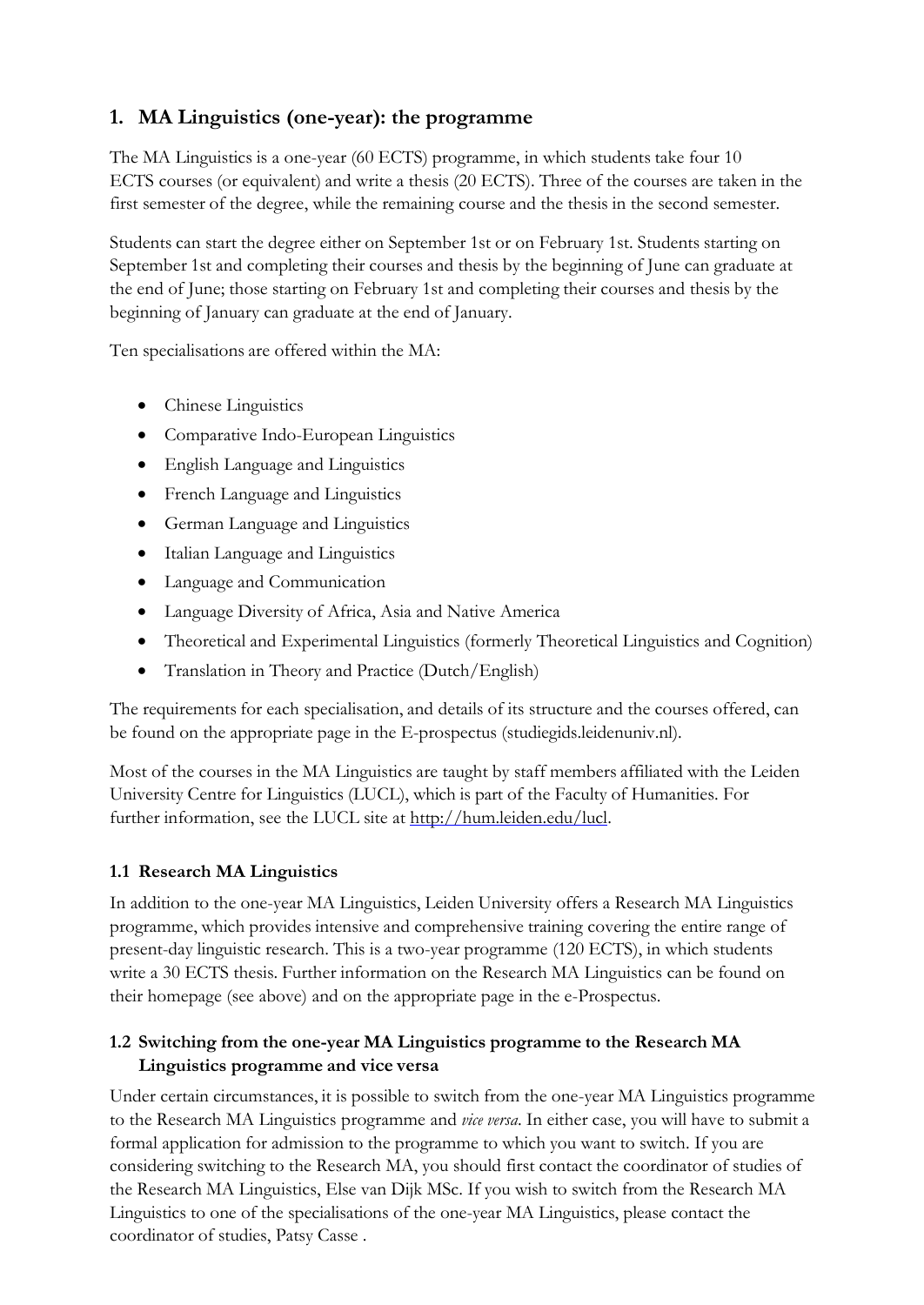## **2. General information**

#### **2.1 Boards and committees**

There are a number of boards and committees which are responsible for the administration of both the one-year MA Linguistics and the Research MA Linguistics: the [departmental](http://hum.leiden.edu/linguistics/boards-linguistics/departmental-boards-linguistics.html) board, the [departmental](http://hum.leiden.edu/linguistics/boards-linguistics/departmental-teaching-committee-linguistics.html) teaching committee and the board of [examiners.](http://hum.leiden.edu/linguistics/boards-linguistics/board-of-examiners-linguistics.html) Details about their responsibilities, as well as information about other relevant bodies, can be found [here.](http://hum.leiden.edu/linguistics/boards-linguistics/boards-committees-and-coparticipation.html)

The Departmental Teaching Committee in particular can be very helpful. You are always free to contact this Committee with teaching-related questions or problems, or if you are interested in becoming a member of the Committee. As a student member, you can influence various aspects of teaching within your degree.

The members of the various boards and committees in 2016–17 can be found on our website.

#### **[Departmental](http://hum.leiden.edu/linguistics/boards-linguistics/departmental-boards-linguistics.html) Board**

The Departmental Board is responsible for the relevant teaching programme, i.e. for designing and implementing the teaching programme. The Board comprises a member of the academic staff as programme coordinator, generally a professor, and a student from the department in question.

The tasks carried out by the Boards of the master's programmes fall ultimately within the responsibility of the dean of the [Graduate School.](http://hum.leiden.edu/graduate-school) This dean is also the dean of the Faculty, and chairman of the Faculty Board.

#### **[Departmental](http://hum.leiden.edu/linguistics/boards-linguistics/departmental-teaching-committee-linguistics.html) Teaching Committee (OC)**

Each department has its own Departmental Teaching Committee (in Dutch: Opleidingscommissie, or OC). You are always free to contact the OC with teaching-related questions or complaints. You can also play a role yourself by becoming a member of the OC. As a student member of the OC, you can exercise influence on all possible aspects of teaching within your department.

The Departmental Teaching Committee is statutorily responsible for the following tasks: advising on the department's [teaching and examination regulation](http://www.hum.leidenuniv.nl/studenten/reglementen/) (OER) the annual assessment of the method of implementation of the OER providing advice – either upon request or on its own initiative – to the Departmental Board and the Faculty Board, regarding all aspects of the departmental teaching activities See for more information the [Co-participation website.](http://hum.leiden.edu/students/co-participation/students-co-participation.html#departmental-teaching-committee)

#### **Board of [Examiners](http://hum.leiden.edu/linguistics/boards-linguistics/board-of-examiners-linguistics.html)**

According to the statutory regulations, only lecturers are eligible for membership of a Board of Examiners. The Board of Examiners of our department is responsible for the effective organisation of the tests and examinations. The Board itself does not carry out these activities, but designates the teaching staff as examiners.

You can contact the Board of Examiners regarding e.g. exceptions (on course requirements for instance), exemptions, as well as the approval of internships. In addition, you will have to submit a thesis proposal form to the Board of Examiners once you start your MA thesis.

If you have any questions or problems, you can approach the Departmental Teaching Committee, or the [student member of the Faculty Board \(Assessor\).](http://www.hum.leiden.edu/students/co-participation/assessor.html)

The mail address of the Board of Examiners Linguistics is [excie-linguistics@hum.leidenuniv.nl.](mailto:excie-linguistics@hum.leidenuniv.nl?subject=excie-linguistics@hum.leidenuniv.nl)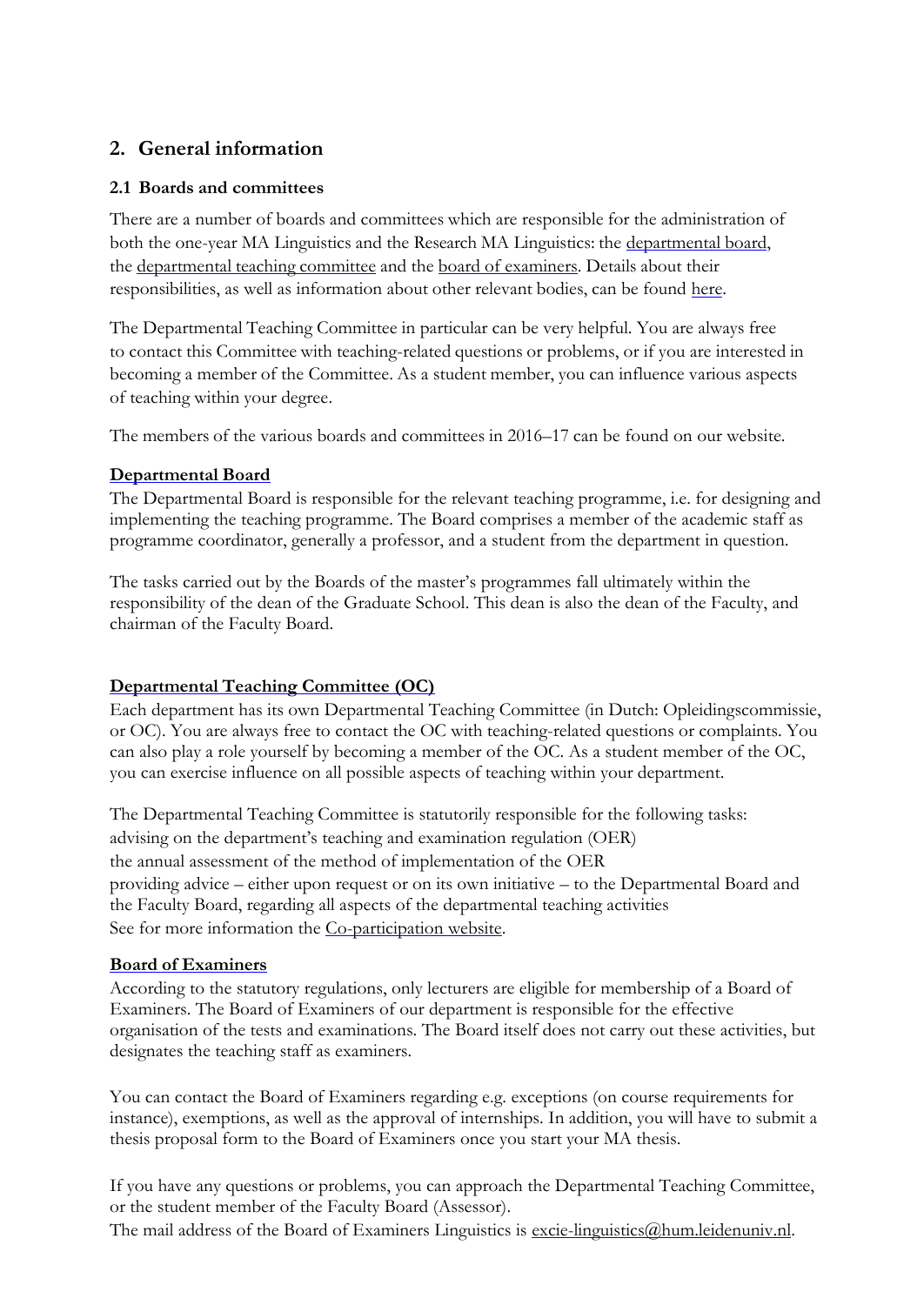#### **2.2 Coordinators of studies**

All the specialisation within the MA Linguistics have one coordinator of studies, who you can contact for questions related to your studies, and in case of personal circumstances affecting your progress.

The coordinators of studies are:

### **Overall coordinator of studies for the MA [Linguistics](http://hum.leiden.edu/linguistics/advice-linguistics/study-advice.html)** Patsy Casse, MA **[Overall coordinator of studies for the Research MA Linguistics](http://hum.leiden.edu/linguistics/advice-linguistics/study-advice.html)** Else van Dijk, MSc

#### **2.3 Student administration**

The student [administration](http://hum.leiden.edu/linguistics/contact-linguistics/secretariat-linguistics.html) is responsible for practical matters, in particular those relating to registration for courses and examinations, deadlines, registration of grades in uSis, etc. The administration can be reached at [osz-oa-eyckhof@hum.leidenuniv.nl,](mailto:ma-linguistics@hum.leidenuniv.nl) or P. N. van Eyckhof 4, room 102C. (The student administration for the Research Master can be reached at [j.i.de.la.bretoniere@hum.leidenuniv.nl,](file:///C:/Users/ewencj/AppData/Local/Microsoft/Windows/Temporary%20Internet%20Files/Content.Outlook/Y41G67KC/j.i.de.la.bretoniere@hum.leidenuniv.nl) or Van Wijkplaats 3, room 003a.)

#### **2.4 Support and advice**

More general information about seeking advice for problems which you may encounter while studying in Leiden, and which cannot be resolved through any of the channels above, can be found at http://www.students.leiden.edu/your-study/guidance/. You can find tips on studying, enroll in helpful [workshops](http://students.leiden.edu/your-study/guidance/workshop-training) and find information on where to file a complaint.

#### **2.5 Career Service**

The Faculty of Humanities [Career Service](http://hum.leiden.edu/careerservice/) provides Humanities students with professional advice and guidance concerning (international) internships and jobs, courses in career planning and job application, and job application readers.

The internship coordinator and the career advisor assist you in exploring your individual interests and abilities, and guide you towards the most appropriate internships and job.

## **3. Courses**

Information about the structure of each specialisation and the courses offered, can be found in the E-prospectus at https://studiegids.leidenuniv.nl/en/. You will also find details of the restrictions on the possible combinations of courses for each specialisation.

#### **3.1 uSis**

The student administration system is called uSis, and can be found at https://usis.leidenuniv.nl. It can only be accessed with your ULCN account and password.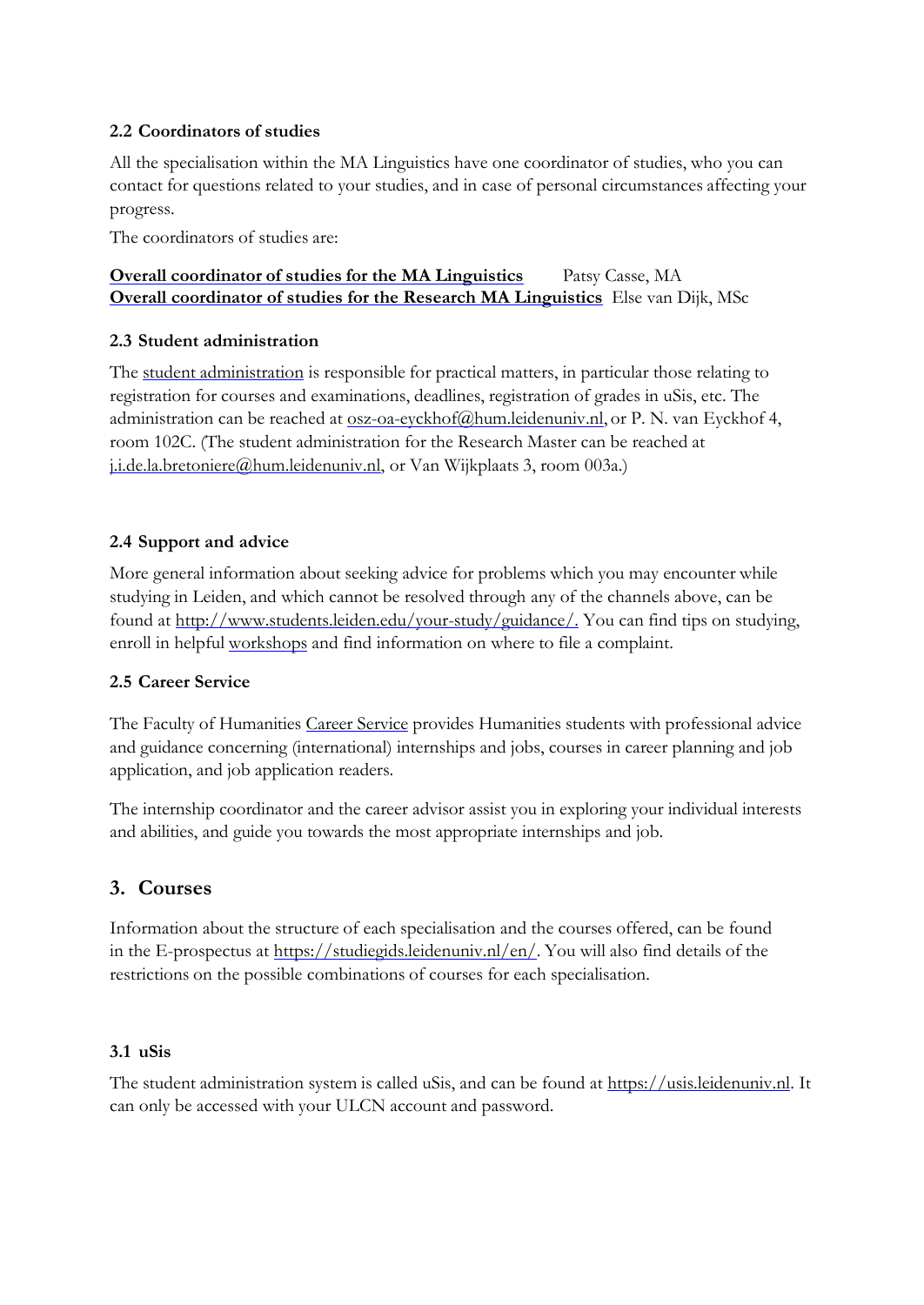You need to register for all 'activities' (i.e. courses, exams, papers, etc.), and you need to register for all components of a course separately. In the MA Linguistics there are typically two such components: the course itself and the final paper or exam. The Faculty regulations state: 'You can register for a lecture or tutorial 90 days prior to the first meeting until Friday of the second week of class.' Registration for the other component(s) cannot be done at the same time: 'Registration for an examination [or final paper, or other component] can take place from 8 weeks before the week of the examination. Registration for an examination is possible up to 10 days before the examination begins.' An email will be sent to you once the exams and final papers are open for registration. If you have missed the deadline for registration for an examination or re-sit, you can contact the student administration desk. More information can be found in the general [regulations](http://hum.leiden.edu/linguistics/regulations-linguistics/register-for-courses.html) of the Faculty of Humanities concerning registration.

If you are registered for a course in uSis, and subsequently withdraw from the course, you should inform your coordinator of studies, and also cancel your registration in uSis. In case of difficulty, you can consult the student administration.

More information on uSis, including the answers to frequently asked questions, can be found at http://www.students.leiden.edu/student-life/study-facilities/usis/. If you encounter any problems which cannot be resolved by reviewing the FAQ section, please contact the Faculty student [information desk.](http://hum.leiden.edu/students/services-facilities/informationdesk.html)

#### **3.2 Blackboard**

There is a [Blackboard](http://blackboard.leidenuniv.nl/) site for most courses offered in the MA Linguistics. Blackboard is an online platform for accessing day-to-day relevant information about your courses. Your lecturers may post readings and assignments on Blackboard, or use it to make announcements about the course. As Blackboard and uSis are not connected, you will have to register separately in Blackboard, again using your ULCN account. A student manual for the use of Blackboard can be found at http://media.leidenuniv.nl/legacy/student-manual-blackboard-9.1-fgw.pdf.

## **4. The thesis**

It is essential that you do not delay starting to work on your thesis, and to strictly observe the deadlines below. If you do not meet these deadlines this may jeopardise graduation within one year of your registration for the MA Linguistics degree, which will in turn require you to re-register and pay extra tuition fees.

Before you can start writing your thesis, you will have to choose a topic or area of study, and approach a member of the [teaching](http://hum.leiden.edu/linguistics/staff-linguistics/) staff to act as your supervisor. Once you have agreed on a suitable topic with the supervisor, you will have to submit a formal thesis request to the [board of](http://hum.leiden.edu/linguistics/boards-linguistics/board-of-examiners-linguistics.html) [examiners,](http://hum.leiden.edu/linguistics/boards-linguistics/board-of-examiners-linguistics.html) via your coordinator of studies. This must be done by **March 1st**, for students intending to graduate before the end of the academic year (August 31st), and by **September15th**, for students intending to graduate before the end of the 1st semester (January 31st). After approving your thesis request, the board of examiners, in consultation with your supervisor, will assign a second reader, whose role is to assess the final version of the thesis. S/he will not be involved in the supervision.